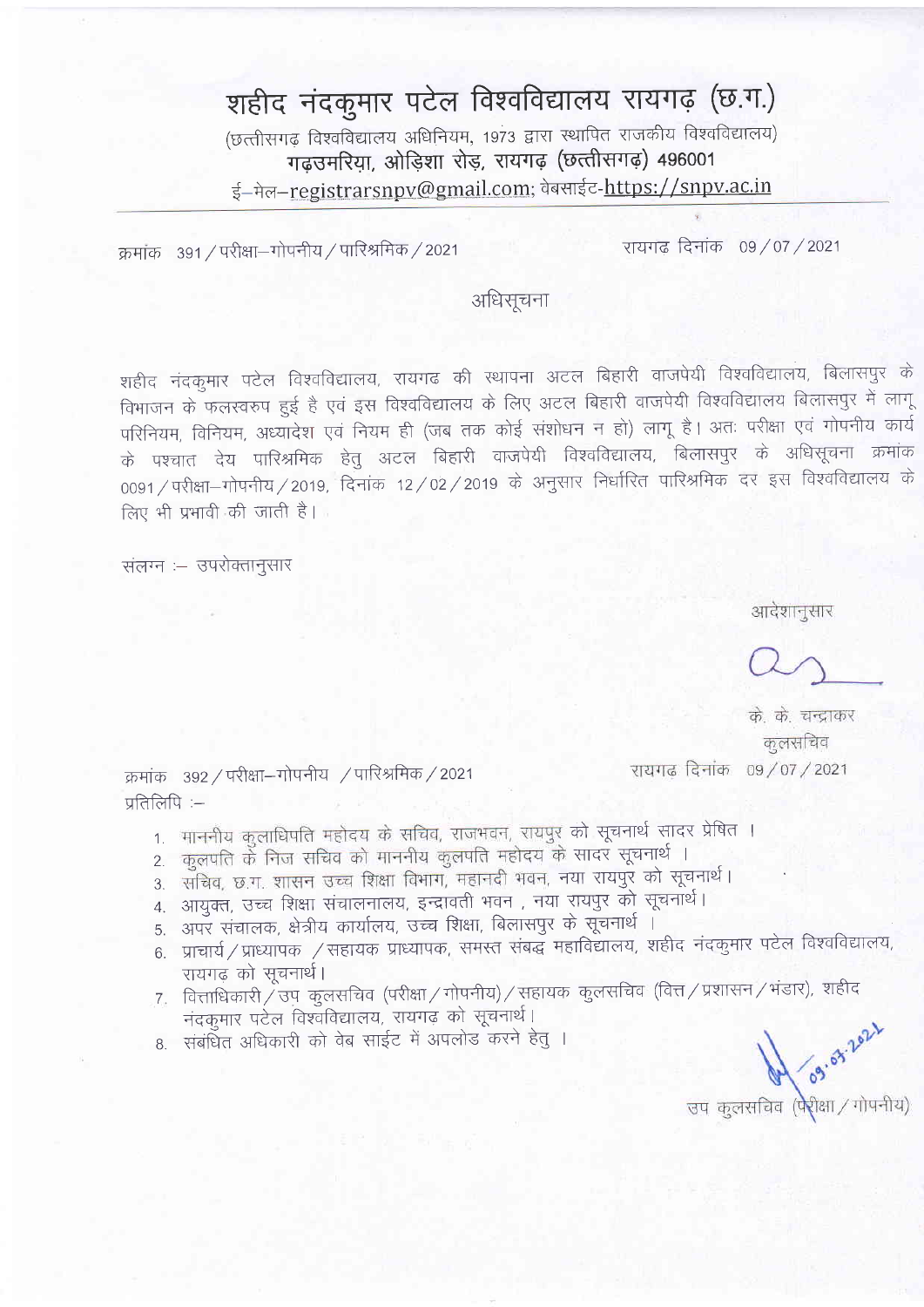

अटल बिहारी वाजपेयी विश्वविद्यालय, बिलासपुर (छत्तीसगढ़) ATAL BIHARI VAJPAYEE VISHWAVIDYALAYA, BILASPUR (CHHATTISGARH) website: www.bilaspuruniversity.ac.in

दिनांक 12 / 02 / 2019

क्रमांक / 0091 / परीक्षा-गोपनीय / 2019

—::अधिसूचनाः:—

विश्वविद्यालय समन्वय समिति की 26वीं बैठक दिनांक 13.09.2018 में अध्यादेश क्रमांक-5 में परीक्षा कार्य संबंधी पारिश्रमिक में किये गये संशोधन के अनुसार पं. रविशंकर शुक्ल विश्वविद्यालय, रायपुर (छ.ग.) द्वारा जारी अधिसूचना को अटल बिहारी वाजपेयी विश्वविद्यालय, बिलासपुर (छ.ग.) की कार्यपरिषद की बैठक दिनांक 07.02.2019 में अंगीकृत करते हुए संशोधित पारिश्रमिक (संलग्न परिशिष्ट के पृष्ठ 1 से 5 तक) को सत्र 2018–19 की सेमेस्टर एवं मुख्य सैद्धांतिक एवं प्रायोगिक परीक्षाओं से मान्य किया जाता है।

आदेशानुसार

 $\frac{1.1391}{4.1391}$ 

अटल बिहारी वाजपेयी विश्वविद्यालय, -बिलासपुर (छ.ग.) दिनांक 12 / 02 / 2019

पृ. क्रमांक / 0 0 9 2 / परीक्षा-गोपनीय / 2019 प्रतिलिपि :-

- 1. माननीय कुलाधिपति महोदय के सचिव, राजभवन, रायपुर को सूचनार्थ सादर प्रेषित।
- 2. माननीय कुलपति महोदय, अटल बिहारी वाजपेयी विश्वविद्यालय, बिलासपुर को सादर सूचनार्थ।
- 3. प्रमुख सचिव, छ.ग. शासन उच्च शिक्षा विभाग, महानदी भवन, नया रायपुर को सूचनार्थ। 4. आयुक्त, छ.ग. शासन उच्च शिक्षा विभाग, इन्द्रावती भवन, नया रायपुर को सूचनार्थ।
- 5. अपर संचालक, क्षेत्रीय कार्यालय, उच्च शिक्षा, बिलासपुर के सादर सूचनार्थ।
- परीक्षा नियंत्रक, अटल बिहारी वाजपेयी विश्वविद्यालय, बिलासपुर को सादर सूचनार्थ।
- 6. वित्ताधिकारी / सहायक कुलसचिव (परीक्षा / अकादमी / वित्त / प्रशासन / भंडार) अटल बिहारी
- $7.$ वाजपेयी विश्वविद्यालय, बिलासपुर को सादर सूचनार्थ।
- 8. प्राचार्य/प्राध्यापक/सहायक प्राध्यापक, समस्त संबद्ध महाविद्यालय, अटल बिहारी वाजपेयी विश्वविद्यालय, बिलासपुर को सूचनार्थ।
- 9. कक्ष अधीक्षक / प्रभारी (परीक्षा / अकादमी / वित्त / प्रशासन / भंडार), अटल बिहारी वाजपेयी विश्वविद्यालय, बिलासपुर को सूचनार्थ।
- 10. विश्वविद्यालय सूचना पटल / वेबसाइट पर अपलोड हेतु।

 $12.2.2019$ 

सहायक कुलसचिव (गोपनीय) अटल बिहारी वाजपेयी विश्वविद्यालय, बिलासपुर (छ.ग.)

BU/AR Conf./Letters/2018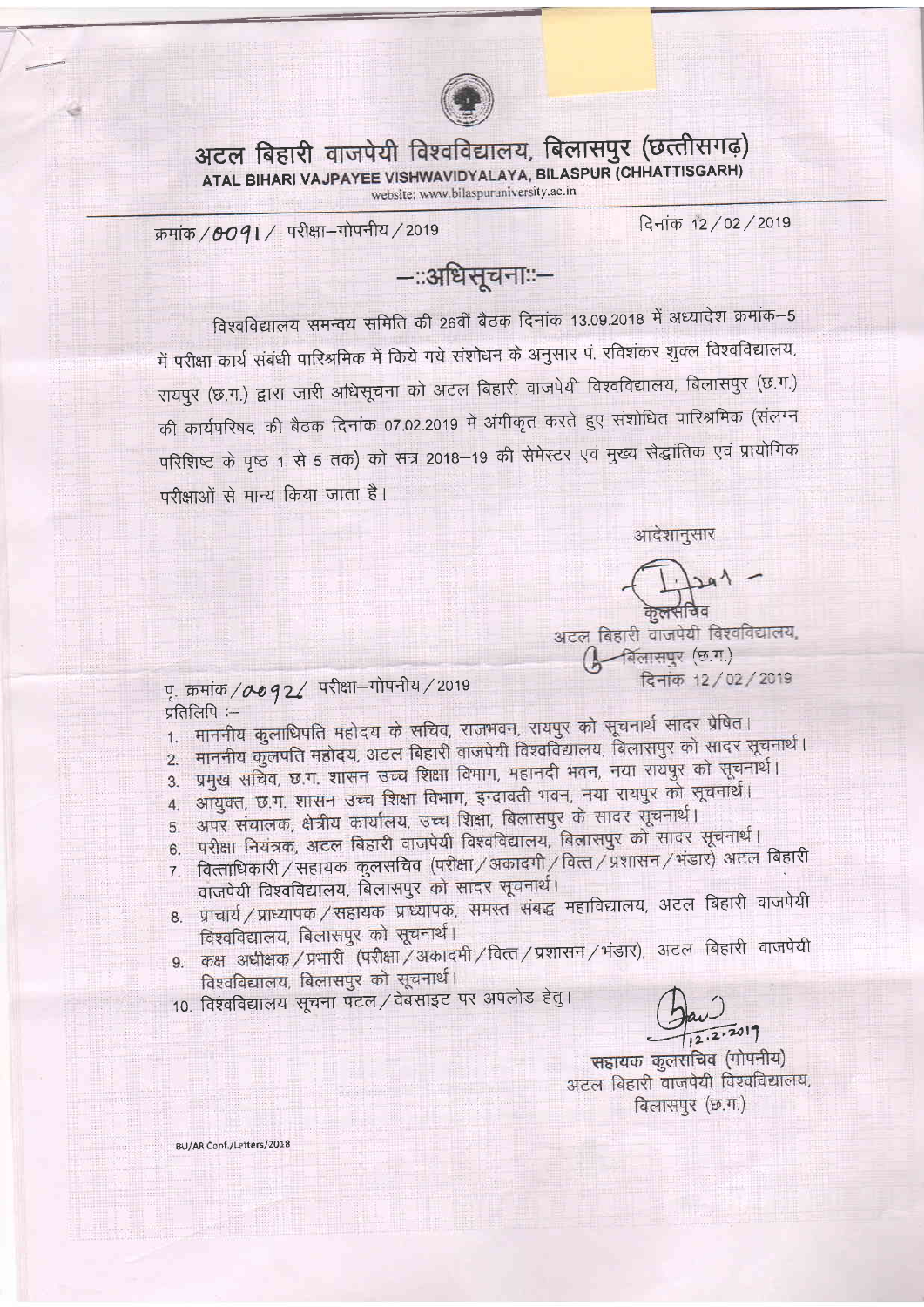

## अटल बिहारी वाजपेयी विश्वविद्यालय, बिलासपुर (छत्तीसगढ़)

ATAL BIHARI VAJPAYEE VISHWAVIDYALAYA, BILASPUR (CHHATTISGAI

## **APPENDIX**

## REMUNERATION FOR EXAMINATION WORK

| The Scale of Remuneration of paper setter / examiners as follows viz: - |                                                                                                         |                                                                                               |                                                                  |                  |                                                  |                           |
|-------------------------------------------------------------------------|---------------------------------------------------------------------------------------------------------|-----------------------------------------------------------------------------------------------|------------------------------------------------------------------|------------------|--------------------------------------------------|---------------------------|
| (i)                                                                     |                                                                                                         | For Ph.D., D.Sc. & D.Lit. examinations:                                                       |                                                                  |                  |                                                  | Approved<br>Rate (in Rs.) |
|                                                                         | (a)                                                                                                     | Reading a Thesis for Ph.D.                                                                    |                                                                  |                  |                                                  | 2500                      |
|                                                                         | Practical and Viva-Voce examination for Ph.D.<br>(b)                                                    |                                                                                               |                                                                  |                  |                                                  | 1500                      |
|                                                                         | Reading a Thesis for D.Sc. or D.Litt.<br>(c)<br>Practical and Viva-Voce examination for D.Sc. or<br>(d) |                                                                                               |                                                                  |                  | 3500                                             |                           |
|                                                                         |                                                                                                         |                                                                                               |                                                                  |                  | 1500                                             |                           |
|                                                                         |                                                                                                         | D.Litt.                                                                                       |                                                                  |                  |                                                  |                           |
| (ii)                                                                    | For M.Phil., Post Graduate and Post Graduate Diploma Examinations:                                      |                                                                                               |                                                                  |                  |                                                  |                           |
|                                                                         | (a)                                                                                                     | Setting a Question<br>Paper                                                                   |                                                                  | New<br>pattern   | With answer<br>key                               | 2000                      |
|                                                                         |                                                                                                         |                                                                                               |                                                                  |                  | Without<br>answer key                            | 1800                      |
|                                                                         |                                                                                                         |                                                                                               |                                                                  | Old Pattern      |                                                  | 1000                      |
|                                                                         |                                                                                                         | Valuation of answer<br>(b)<br>book.                                                           |                                                                  | New pattern      |                                                  | 25                        |
|                                                                         |                                                                                                         |                                                                                               |                                                                  |                  |                                                  | (Min. 200)                |
|                                                                         |                                                                                                         |                                                                                               |                                                                  | Old Pattern      |                                                  | 15<br>(Min. 100)          |
|                                                                         | (c)                                                                                                     | $\mathbf{L}$                                                                                  | of a candidate for PG & PG Diploma<br>Examination.               |                  | Reading the Thesis/Dissertation and Viva-Voce    | 120                       |
|                                                                         |                                                                                                         | 2.                                                                                            | of a candidate for PG & PG Diploma<br>Examination.               |                  | Reading a project report/field work/field report | 120                       |
|                                                                         |                                                                                                         | 3.                                                                                            | M. Phil. Dissertation/Project Report Valuation<br>and Viva-Voce. |                  | $100 + 50$                                       |                           |
|                                                                         | Viva-Voce/Practical Examination of each candidate<br>(d)<br>for PG & PG Diploma Examination.            |                                                                                               |                                                                  | 15<br>(Min. 500) |                                                  |                           |
| (iii)                                                                   | For Under Graduate Examinations:                                                                        |                                                                                               |                                                                  |                  |                                                  |                           |
|                                                                         | (a)                                                                                                     | Setting a Question Paper                                                                      |                                                                  |                  |                                                  | 900                       |
|                                                                         | (b)                                                                                                     | Valuation of answer book                                                                      |                                                                  |                  | 15<br>(Min. 100)                                 |                           |
|                                                                         | (c)                                                                                                     | Practical Examination of each Candidate to each<br>Internal and External Examiner per Centre. |                                                                  |                  | 12<br>(Min. 500)                                 |                           |

ABVVB/Revised Remuneration for University Examinations from session 2018-19 Page 1 of 5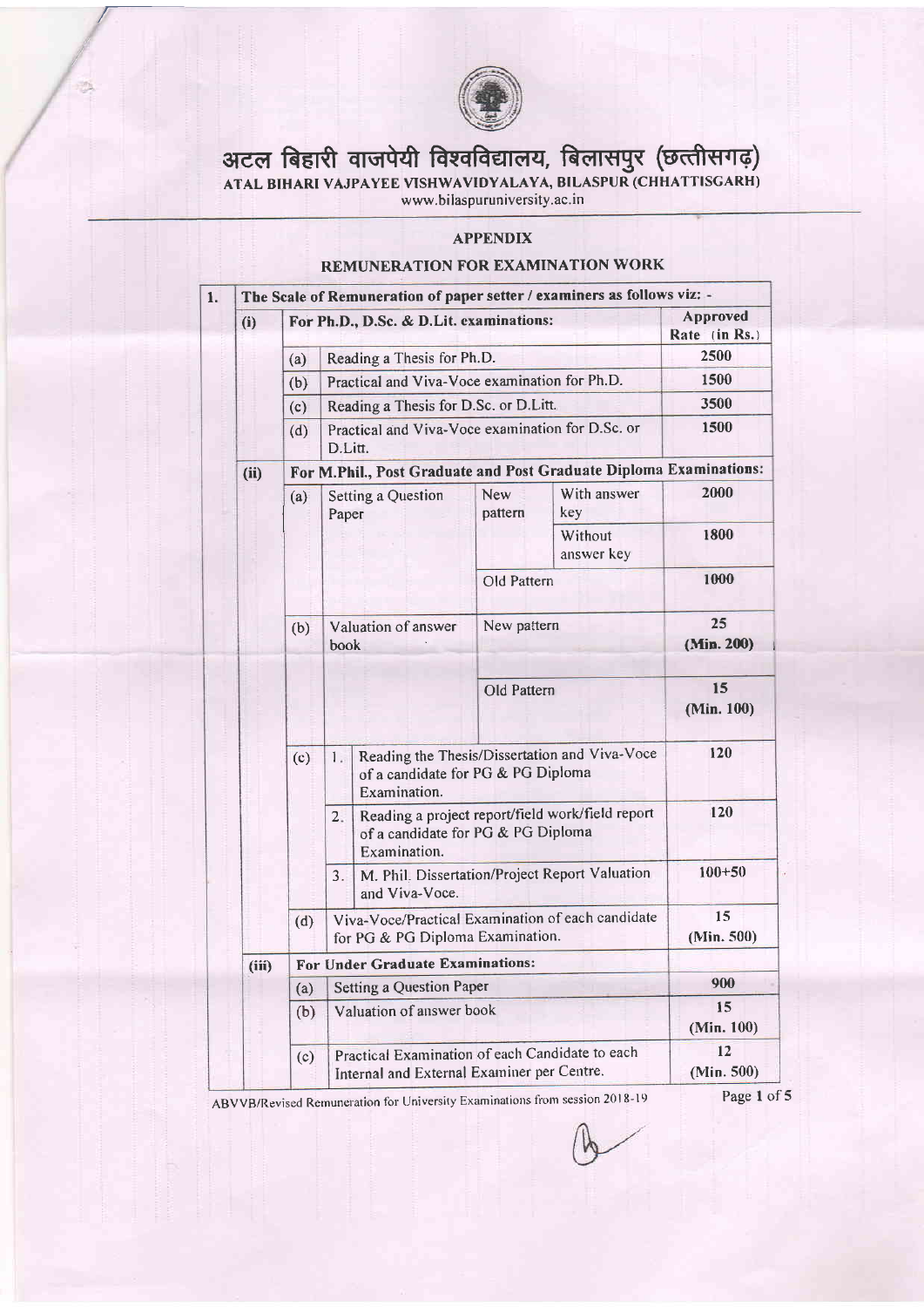| (iv)    | All Diploma/Certificate Courses:                                                                                                                                                                                                                                             | 600                                                                                                                                                                                                                                                                            |                  |  |  |  |
|---------|------------------------------------------------------------------------------------------------------------------------------------------------------------------------------------------------------------------------------------------------------------------------------|--------------------------------------------------------------------------------------------------------------------------------------------------------------------------------------------------------------------------------------------------------------------------------|------------------|--|--|--|
|         | (a)                                                                                                                                                                                                                                                                          | Setting a Question Paper                                                                                                                                                                                                                                                       |                  |  |  |  |
|         | (b)                                                                                                                                                                                                                                                                          | Valuation of each answer book                                                                                                                                                                                                                                                  | 15<br>(Min. 100) |  |  |  |
|         | (c)                                                                                                                                                                                                                                                                          | Conducting Practical Examination of each<br>candidate to each Internal and External Examiner<br>per Centre.                                                                                                                                                                    | 12<br>(Min. 400) |  |  |  |
| (v)     |                                                                                                                                                                                                                                                                              | Miscellaneous:                                                                                                                                                                                                                                                                 |                  |  |  |  |
|         | (a)                                                                                                                                                                                                                                                                          | Remuneration to Head examiners per valuation day.<br>This includes remuneration for drafting of<br>instructions, issue of models etc. No separate fee to<br>be paid for drafting of instructions.                                                                              |                  |  |  |  |
|         | (b)                                                                                                                                                                                                                                                                          | Drafting detailed memorandum of instructions for<br>Co-examiners (Where no model answer is sent by<br>head examiner and the answer books examined by<br>Co-examiners are not re-examined by head<br>examiner)                                                                  |                  |  |  |  |
|         | (c)                                                                                                                                                                                                                                                                          | 100                                                                                                                                                                                                                                                                            |                  |  |  |  |
|         | (d)                                                                                                                                                                                                                                                                          | For translation of paper from English to Hindi<br>medium or other Indian Language and Vice-Versa.                                                                                                                                                                              | 200              |  |  |  |
| Note: - |                                                                                                                                                                                                                                                                              |                                                                                                                                                                                                                                                                                |                  |  |  |  |
|         | (a)                                                                                                                                                                                                                                                                          | If a paper is set by two examiners the remuneration<br>shall be divided equally between them excepting in<br>B.Ed.                                                                                                                                                             |                  |  |  |  |
|         | If a paper for an examination consists of two<br>(b)<br>sections, both of which are compulsory, the<br>remuneration payable for examining each answer<br>book in a section shall be half the remuneration<br>prescribed for examining each answer book in the<br>full paper. |                                                                                                                                                                                                                                                                                |                  |  |  |  |
|         | (c)                                                                                                                                                                                                                                                                          | The answer books weighing two or more than<br>1.<br>two or more than two kilograms will be sent by<br>the examiners to the university by railway and<br>the railway freight charged thus incurred by the<br>examiner in sending the packets will be paid by<br>the university. |                  |  |  |  |
|         |                                                                                                                                                                                                                                                                              | The actual postal expenses incurred by the<br>2.<br>examiners in sending the packets of answer<br>book less than two kilogram and also the award<br>list to the university shall be paid by the<br>university.                                                                 |                  |  |  |  |

 $\mathcal{L}_{\mathcal{S}} = \{ \mathcal{L}_{\mathcal{S}} \}_{\mathcal{S}} \in \mathcal{S}$ 

<u>manifestive designations of the second second</u>

a philip control

<u>samaturi elitini mammanada</u>

**The Second Charles Control** 

**Form** 

ABVVB/Revised Remuneration for University Examinations from session 2018-19

Page 2 of 5

<u> Tan Maritim Andrewski</u>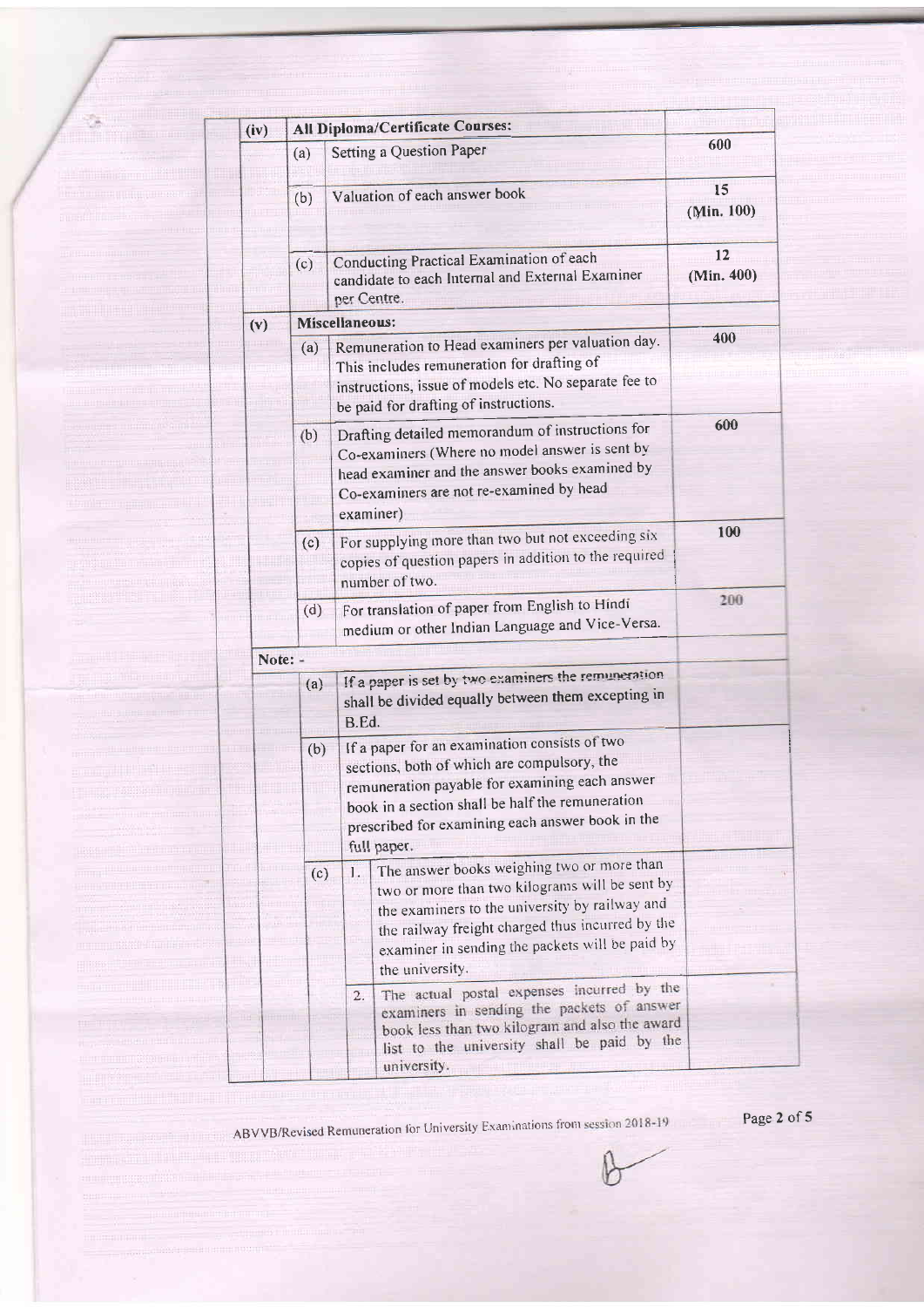|                  |                              |                                                                                                                | 3.<br>Amount payable to the local examiners for<br>bringing or sending the answer-books and award<br>lists to the university shall be                                                                                   | <b>Rs. 100</b>       |
|------------------|------------------------------|----------------------------------------------------------------------------------------------------------------|-------------------------------------------------------------------------------------------------------------------------------------------------------------------------------------------------------------------------|----------------------|
|                  |                              | (d)                                                                                                            | Remuneration for re-examination of answer<br>book (for revaluation) to each examiner.                                                                                                                                   | 40 Rs.<br>(Min. 100) |
| 2.               | OF STATEMENT OF MARKS VIZ: - | THE FOLLOWING SHALL BE THE RATES OF REMUNERATIONS FOR<br>THE WORK RELATING TO DECLARATION OF RESULTS AND ISSUE |                                                                                                                                                                                                                         |                      |
|                  | (i)                          | (a)                                                                                                            | Tabulation of results (per hundred candidates)                                                                                                                                                                          | 100<br>(Min. 100)    |
|                  |                              | (b)                                                                                                            | Collation of results (per hundred candidates)                                                                                                                                                                           | 80<br>(Min. 80)      |
|                  |                              | (c)                                                                                                            | Checking /Scrutinizing (per hundred candidates)                                                                                                                                                                         | 40 (Min. 40)         |
|                  | (ii)                         |                                                                                                                | For writing of statement of marks (each marksheet)                                                                                                                                                                      | $\mathbf{1}$         |
|                  | (iii)                        | For Checking / Scrutinizing of statement of marks (each<br>marksheet)                                          | 1                                                                                                                                                                                                                       |                      |
|                  | (iv)                         | For writing of each Degree /Diploma / Certificate                                                              |                                                                                                                                                                                                                         | 5                    |
|                  | (v)                          | For Checking / Scrutinizing of<br>Degree/Diploma/Certificate - each Checker/ scrutinizer.                      | $\overline{2}$                                                                                                                                                                                                          |                      |
|                  |                              |                                                                                                                | (All excess amount over and above the said limit shall lapse to<br>the university. Provided that where sufficient numbers of                                                                                            |                      |
| $\overline{4}$ . |                              |                                                                                                                | examiners are not available in any subject, the Vice-Chancellor<br>may relax the maximum limit by Rs. 10000/- for reasons to be<br>recorded in writing.<br>Unless specially permitted, deduction shall be made from the |                      |
|                  | (i)                          |                                                                                                                | remuneration bills on account of the following: -<br>Delay in dispatch of foil/counter foils or marks to be the                                                                                                         | 15                   |
|                  | (ii)                         |                                                                                                                | Registrar (for each day of delay.)<br>Delay in return of answer books<br>(for each day of delay Rs.)                                                                                                                    | 15                   |
|                  | (iii)                        |                                                                                                                | Delay in the dispatch of the report on the examination<br>(for each day of delay Rs.)                                                                                                                                   | 15                   |
|                  | (iv)                         |                                                                                                                | Entry of marks against wrong Roll Number<br>(per mistake Rs.)                                                                                                                                                           | 15                   |
|                  | (v)                          |                                                                                                                | Wrong entry of marks (e.g. 35 instead of 25)<br>(per mistake Rs.)                                                                                                                                                       | 15                   |
|                  | (vi)                         |                                                                                                                | If marks in award list differ from those shown on the<br>answer books. (per mistake Rs.)                                                                                                                                | 20                   |
|                  | (vii)                        |                                                                                                                | Omission to enter marks in award list although answer<br>books sent. (per mistake Rs.)                                                                                                                                  | 15                   |
|                  | (viii)                       |                                                                                                                | Omission to mark a question or part of question<br>(per mistake Rs.)<br>Mistake in totaling of marks (per mistake Rs.)                                                                                                  | 15<br>15             |

6

ABVVB/Revised Remuneration for University Examinations from session 2018-19 Page 3 of 5

 $\overline{1}$ 

 $\bigcirc$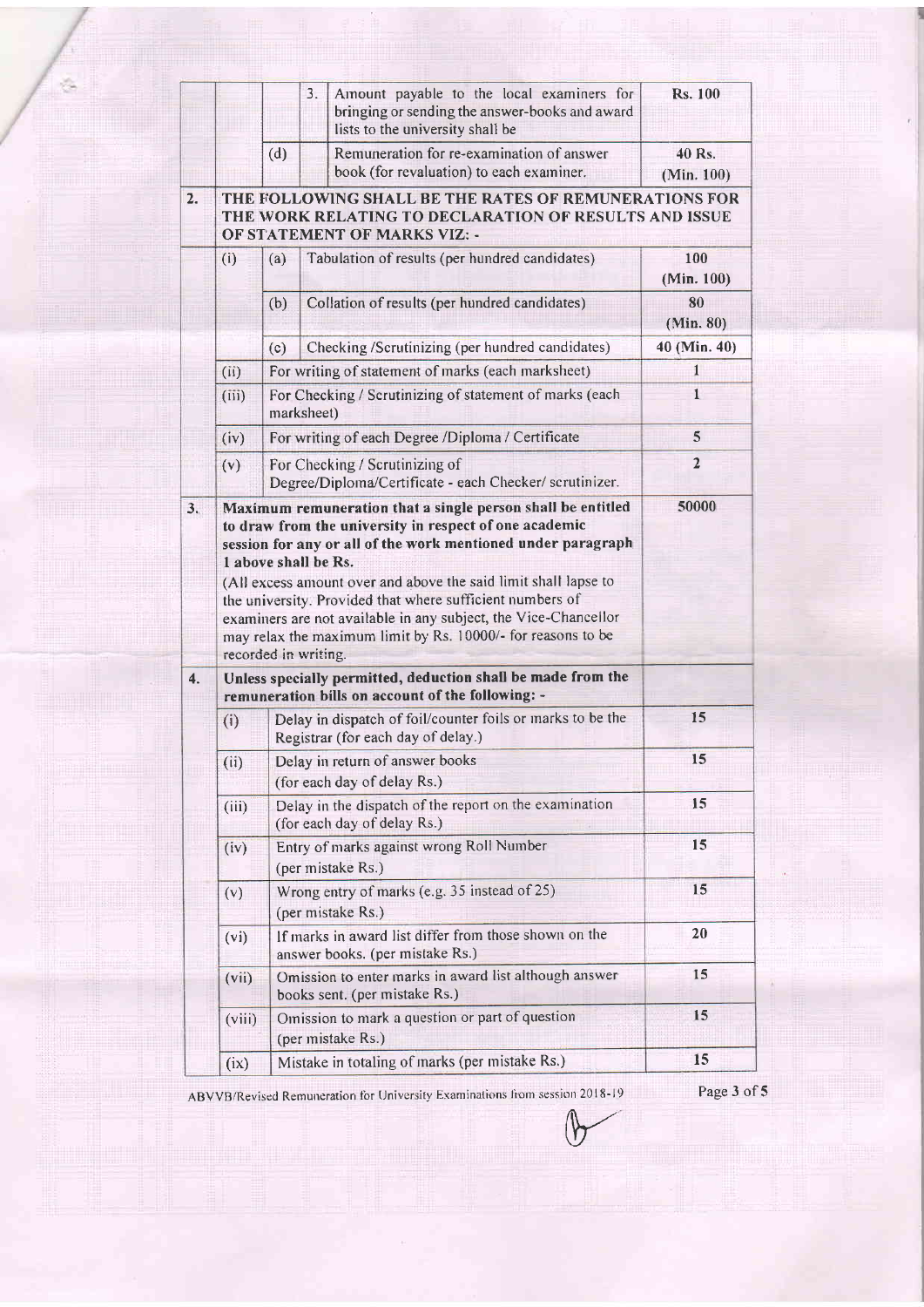| Note: -   |                                                                                                                                               |                                                                                                                                                                                                                                                                                                                                                                       |                                                         |  |  |  |  |
|-----------|-----------------------------------------------------------------------------------------------------------------------------------------------|-----------------------------------------------------------------------------------------------------------------------------------------------------------------------------------------------------------------------------------------------------------------------------------------------------------------------------------------------------------------------|---------------------------------------------------------|--|--|--|--|
|           | (a)                                                                                                                                           | If any examiner commits more than three mistakes under<br>any of the categories mentioned in the foregoing<br>paragraph or if any examiner commits mistake or<br>mistakes by which the result of a candidate is affected,<br>his work shall be deemed as unsatisfactory and the matter<br>may be placed before the Executive Council for any<br>action deemed proper. | $\overline{\phantom{1}}$ 15                             |  |  |  |  |
|           | (b)                                                                                                                                           | Deductions from the bill of tabulators for each mistake<br>made by the tabulator shall be                                                                                                                                                                                                                                                                             | 15                                                      |  |  |  |  |
| 5.        | The following shall be the rates of remuneration payable to<br>persons engaged in work relating to university examination at<br>Centre viz: - |                                                                                                                                                                                                                                                                                                                                                                       |                                                         |  |  |  |  |
| A.        | <b>THEORY</b>                                                                                                                                 |                                                                                                                                                                                                                                                                                                                                                                       |                                                         |  |  |  |  |
|           | (a)                                                                                                                                           | Senior Superintendent/Principal: Per Shift                                                                                                                                                                                                                                                                                                                            | 300                                                     |  |  |  |  |
|           |                                                                                                                                               | (presence of the principal during the entire period of<br>examination)                                                                                                                                                                                                                                                                                                | (Max. 500 per<br>day)                                   |  |  |  |  |
|           | (b)                                                                                                                                           | Superintendent: Per Shift                                                                                                                                                                                                                                                                                                                                             | 200<br>(Max. 400 per<br>day)                            |  |  |  |  |
|           | (c)                                                                                                                                           | Assistant Superintendent: Per Shift                                                                                                                                                                                                                                                                                                                                   | 150<br>(Max. 300 per<br>day)                            |  |  |  |  |
|           | (d)                                                                                                                                           | Invigilator: Per Shift                                                                                                                                                                                                                                                                                                                                                | 120                                                     |  |  |  |  |
|           | (e)                                                                                                                                           | Class III and Class IV staff of the Centre/college.<br>/Dept. engaged in examination work at a Centre (per<br>candidate)<br>For the total number of candidates actually admitted to<br>the examination at the Centre to be distributed by the<br>Centre Superintendent.                                                                                               | $6$ and $4$<br>respectively<br><u>ili mahaliminin m</u> |  |  |  |  |
|           | (f)                                                                                                                                           | Lumsum grant payable (per candidate) to the<br>examination center to cover expenses on all contingent<br>items. (The Principal/Head of the concerned institution<br>shall send a utilization certificate in this respect to the<br>university.)                                                                                                                       |                                                         |  |  |  |  |
| <b>B.</b> |                                                                                                                                               | PRACTICAL:                                                                                                                                                                                                                                                                                                                                                            |                                                         |  |  |  |  |
|           | (a)                                                                                                                                           | Laboratory staff engaged in connection with practical<br>examinations-<br>(per candidate for the total number of the candidate<br>actually admitted to the examination at the Centre.)                                                                                                                                                                                | 6<br><u> Handi İmalan</u>                               |  |  |  |  |

**Marine Committee** 

<u> 1989 - Johann Stoff, Amerikaansk politiker (\* 1958)</u>

a dan basar da bara da bara da da bara da da bara da bara da b

ABVVB/Revised Remuneration for University Examinations from session 2018-19

Page 4 of 5

<u>umang pematiman</u>